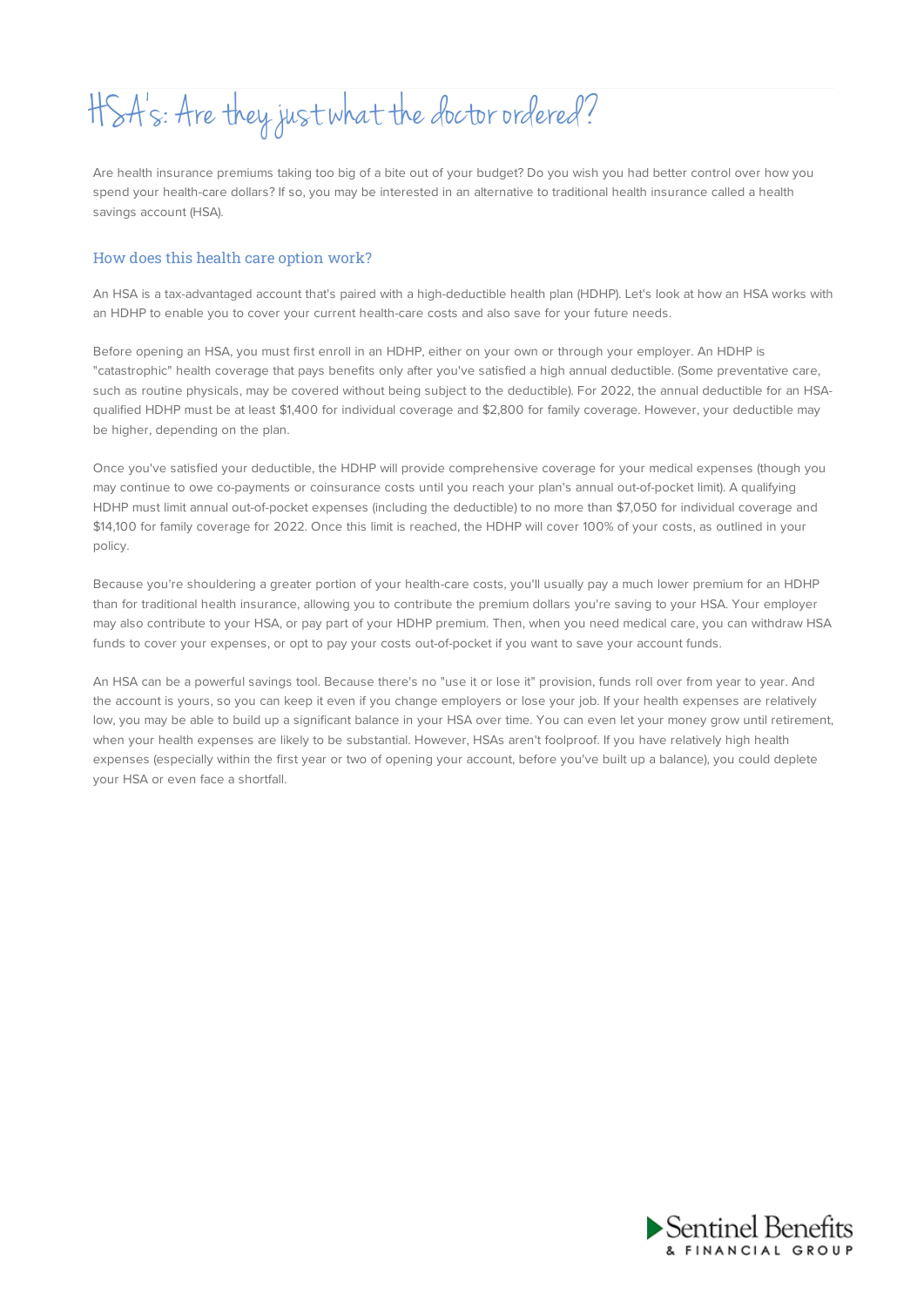## How can an HSA help you save on taxes?

HSAs offer several valuable tax benefits:

- You may be able to make pretax contributions via payroll deduction through your employer, reducing your current income tax.
- If you make contributions on your own using after-tax dollars, they're deductible from your federal income tax (and perhaps from your state income tax) whether you itemize or not. You can also deduct contributions made on your behalf by family members.
- Contributions to your HSA, and any interest or earnings, grow tax deferred.
- Contributions and any earnings you withdraw will be tax free if they're used to pay qualified medical expenses.

Consult a tax professional if you have questions about the tax advantages offered by an HSA.

#### Can anyone open an HSA?

Any individual with qualifying HDHP coverage can open an HSA. However, you won't be eligible to open an HSA if you're already covered by another health plan (although some specialized health plans are exempt from this provision). You're also out of luck if you're 65 and enrolled in Medicare or if you can be claimed as a dependent on someone else's tax return.

### How much can you contribute to an HSA?

For 2022, you can contribute up to \$3,650 for individual coverage and \$7,300 for family coverage. This annual limit applies to all contributions, whether they're made by you, your employer, or your family members. You can make contributions up to April 15th of the following year (i.e., you can make 2021 contributions up to April 15, 2022). If you're 55 or older, you may also be eligible to make "catch-up contributions" to your HSA, but you can't contribute anything once you reach age 65 and enroll in Medicare.

HSAs typically offer several savings and investment options. These may include interest-earning savings, checking, and money market accounts, or investments such as stocks, bonds, and mutual funds that offer the potential to earn higher returns but carry more risk (including the risk of loss of principal). Make sure that you carefully consider the investment objectives, risks, charges, and expenses associated with each option before investing. A financial professional can help you decide which savings or investment options are appropriate.

#### How can you use your HSA funds?

You can use your HSA funds for many types of health-care expenses, including prescription drugs, eyeglasses, deductibles, and co-payments. Although you can't use funds to pay regular health insurance premiums, you can withdraw money to pay for specialized types of insurance such as long-term care insurance. IRS Publication 502 contains a list of allowable expenses.

There's no rule against using your HSA funds for expenses that aren't health-care related, but watch out--you'll pay a 20% penalty if you withdraw money and use it for non-qualified expenses, and you'll owe income taxes as well. Once you reach age 65, however, this penalty no longer applies, though you'll owe income taxes on any money you withdraw that isn't used for qualified medical expenses.

Questions to consider:

- How much will you save on your health insurance premium by enrolling in an HDHP? If you're currently paying a high premium for individual health insurance (perhaps because you're self-employed), your savings will be greater than if you currently have group coverage and your employer is paying a substantial portion of the premium.
- What will your annual out-of-pocket costs be under the HDHP you're considering? Estimate these based on your current health expenses. The lower your costs, the easier it may be to accumulate HSA funds.
- How much can you afford to contribute to your HSA every year? Contributing as much as you can on a regular basis is key to building up a cushion against future expenses.
- Will your employer contribute to your HSA? Employer contributions can help offset the increased financial risk that you're assuming by enrolling in an HDHP rather than traditional employer-sponsored health insurance.
- Are you willing to take on more responsibility for your own health care? For example, to achieve the maximum cost savings, you may need to research costs and negotiate fees with health providers when paying out-of-pocket.